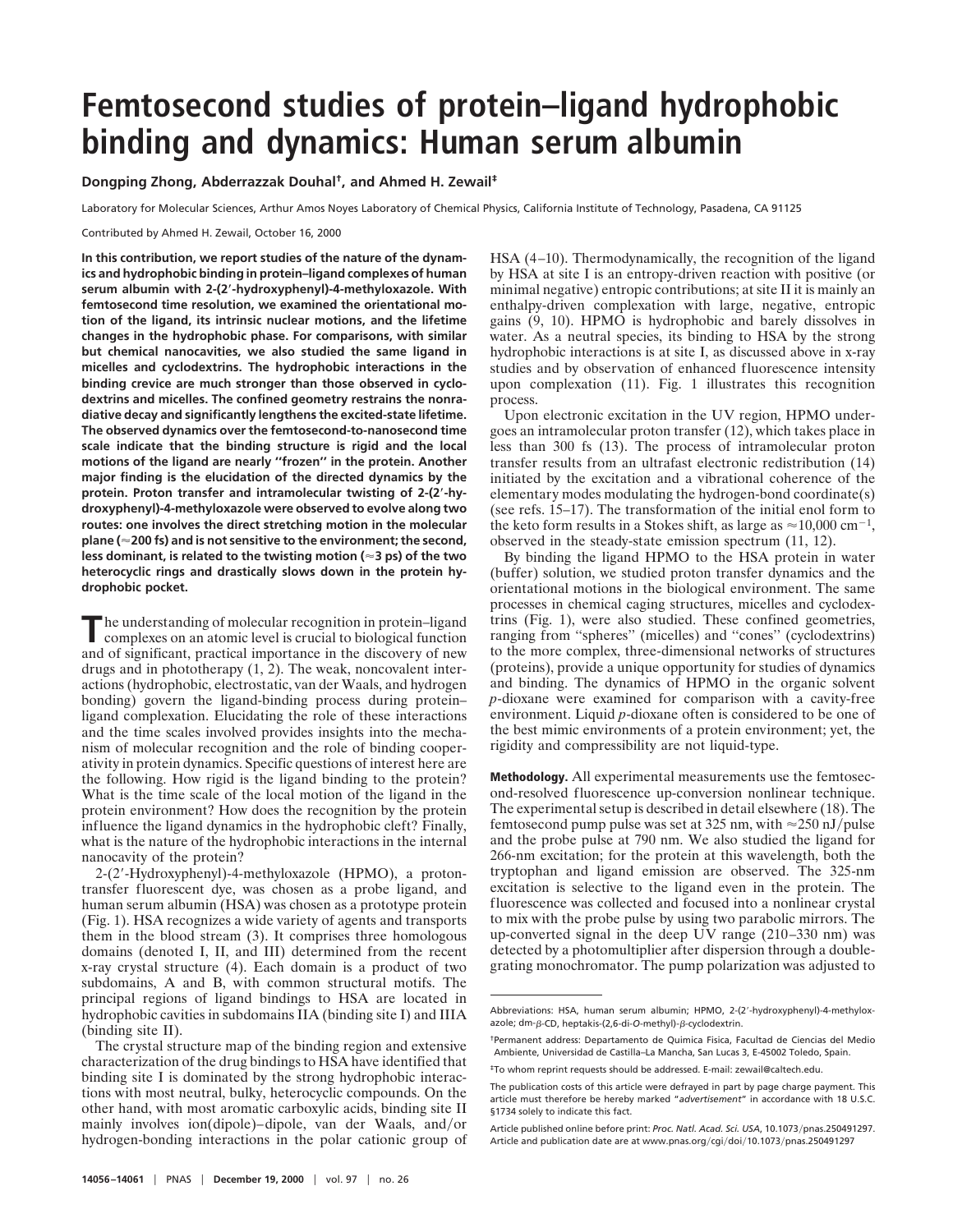

**Fig. 1.** X-ray structure of the HSA protein and molecular structure of the probe ligand HPMO (*Right*), schematic representation of a micelle structure (*Left Top*), x-ray structure of b-cyclodextrin (*Left Middle*), and illustration of a protein–ligand recognition process (*Left Bottom*).

be parallel  $(I_{\parallel})$  or perpendicular  $(I_{\perp})$  to the fluorescence polarization, and the resulting anisotropy was measured carefully:  $r(t) = (I_{\parallel} - I_{\perp})/(I_{\parallel} + 2I_{\perp})$ . Transients also were taken at the magic angle (54.7°) of the two polarizations.

**Sample Preparation and Steady-State Studies.** The ligand HPMO was obtained as described (11). Heptakis-(2,6-di-*O*-methyl)-βcyclodextrin (dm- $\beta$ -CD), micelle of 1-*O*-octyl  $\beta$ -D-glucopyranoside (98%), HSA (99%), and all solvents (spectroscopy-grade) were purchased from Sigma and used as supplied.

HPMO was dissolved in DMSO and injected into the HSA solution of a 0.3-mM concentration in a 30 mM phosphate buffer at pH 7. The final HPMO concentration was  $\approx 0.1$  mM. The binding constant of HSA–HPMO complexes was measured from spectroscopic changes with concentration to be  $\approx$ 47,000  $\pm$ 11,000  $M^{-1}$  at 300 K (I. Gracia-Ochoa, and A.D., unpublished results). Thus, about 70% of HPMO molecules were recognized by HSA to form complexes. Compared with the same concentration of HPMO dissolved in *p*-dioxane, the steady-state fluorescence intensity in the protein was enhanced by several hundred times, and the emission peak (455 nm) was blue-shifted by  $\approx$ 10 nm. This observation indicates the change in the local environment of HPMO upon recognition by HSA and confirms the binding of HPMO to HSA.

For other complexes of  $dm$ - $\beta$ -CD and micelle with HPMO, the guest concentration was 1–2 mM and the host concentrations were almost saturated. The association constant is  $1,400 \text{ M}^{-1}$  (11) for dm-b-CD. More than 95% of HPMO molecules were entrapped in the confined geometry. The steady-state fluorescence emission of these complexes was more than 100 times stronger than in the free solvent, and the spectra also were blue-shifted by 5–10 nm. These findings are consistent with the inclusion of HPMO into the hydrophobic cavities of dm- $\beta$ -CD and the micelle; for CD, part of the molecule could still be outside.

## **Results and Discussion**

**Molecular Binding and Structures.** *Time-resolved anisotropy.* The femtosecond-resolved fluorescence anisotropy of HPMO at 470 nm, *r*(*t*), is given in Fig. 2 for the four studied systems, together with the corresponding femtosecond transients obtained at the parallel and perpendicular polarization for the HSA protein and for *p*-dioxane. In the nonpolar solvent, *p*-dioxane, the major part (74%) of the anisotropy decays to 0 with a time constant of 45 ps (Fig. 2); the minor component (26%) has a time constant of 5.3 ps. For HPMO in the micelle, these decay constants become 97 ps  $(83\%)$  and 3.7 ps  $(17\%)$ ; for dm- $\beta$ -CD, they are 154 ps  $(84%)$  and 2.6 ps  $(16%)$ . The anisotropy of HPMO in HSA protein is dramatically different from all others. It lacks a short-time behavior and has a slight drop (8%) with a lifetime of 93 ps, but the major component (92%) stays with no decay at a large constant value of 0.304. In the following, we first focus on the long-time dynamics of the dominant component to elucidate the binding interactions and the rotational motions of HPMO in the complexes. As discussed below, the minor short-decay component is due to structural relaxation.

The persistence of the anisotropy in the HSA protein over 500 ps indicates that the observed diffusive orientational motion in solution essentially is absent in the protein. The rotational relaxation of HSA in water is on the time scale of tens of nanoseconds (11) and makes no contribution to the anisotropy of the ligand in the picosecond region. The high value of the initial anisotropy<sup>1</sup> and the lack of any initial ultrafast decay indicate the strong hydrophobic attraction by molecular recognition, the hindrance of molecular

<sup>¶</sup>The initial value of 0.33 is less than the ideal one (0.4) because the absorption and emission involve the different molecular structures of initial enol and final keto species. Also, the intrinsic experimental fluorescence detection configuration with parabolic focusing mirrors leads to some mixing of polarization. The decay of *r*(*t*), a slight decrease (8%) with a time constant of 93 ps, corresponds to an average change in direction of the transition moments of only  $\approx$ 3°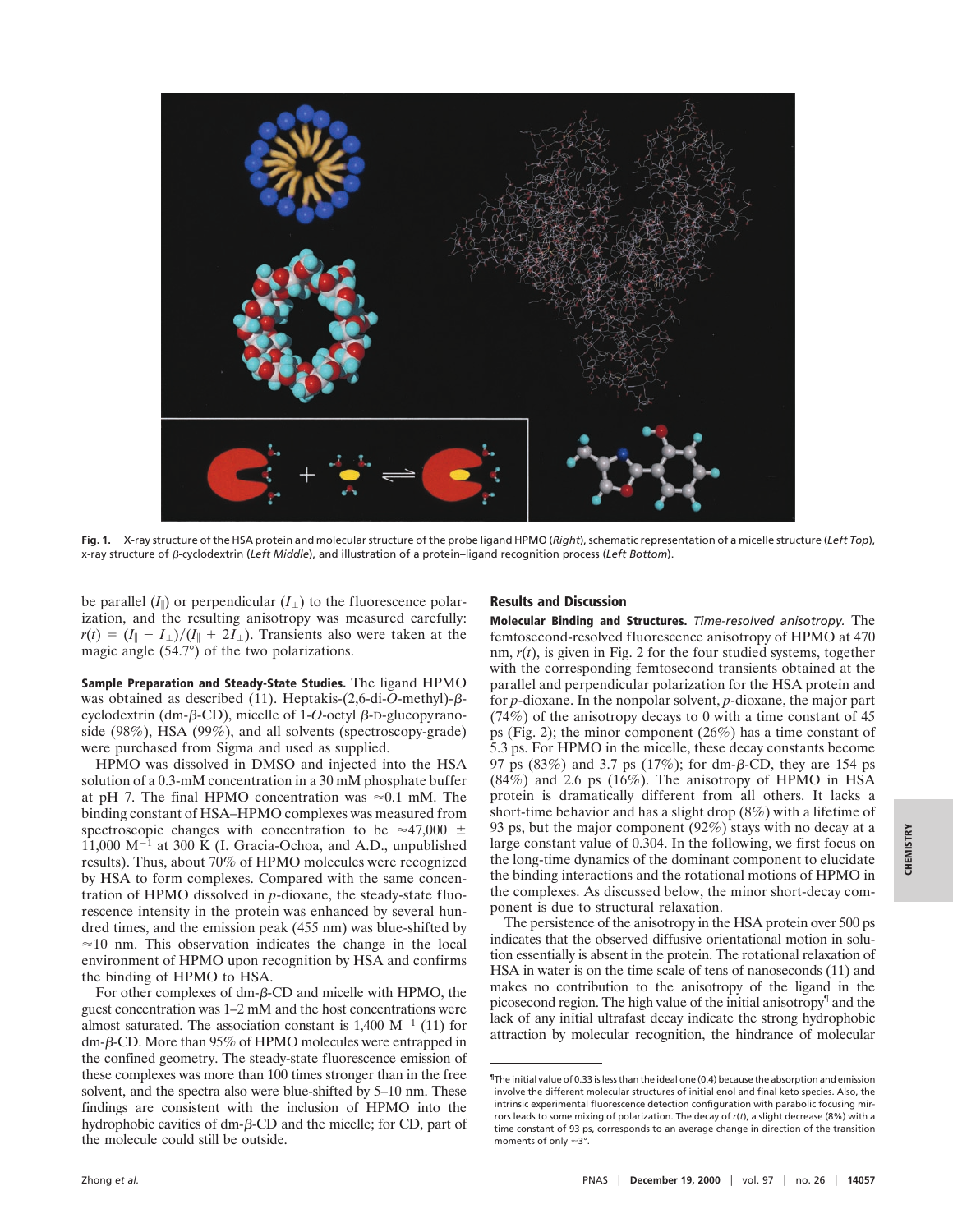

**Fig. 2.** Femtosecond-resolved fluorescence anisotropy evolution in four typical environments at 470-nm emission. Note the striking contrast between the free solvent and protein dynamics. The corresponding polarization-analyzed (*I*<sup>i</sup> and *I*') transients for the HSA protein and *p*-dioxane are shown on the right.

structure relaxation, and the rigidity of the local structure of the binding complex. The large and constant anisotropy on the longer time scale (up to 500 ps) verifies the total absence of the diffusive motion of the ligand in the hydrophobic pocket and, hence, its angular locking in the protein. Therefore, the binding is very tight and the protein–ligand complex is rigid. These results are consistent with recent x-ray structural studies (4), which indicate that at binding site I there are 16 hydrophobic residues, suggesting a strong hydrophobic interaction between the ligand's aromatic ring and the residues.

For the free ligand in *p*-dioxane, the observed 45-ps decay represents the complete orientational relaxation. Using the Stokes–Einstein–Debye hydrodynamics theory, we calculate the orientation relaxation times to be 64 and 23 ps for the stick- and slip-boundary condition limit, respectively. The molecular shape is taken to be a prolate ellipsoid, and  $\tau_{\text{rot}} = f\eta V/kT$  (ref. 19; ref. 20 and references therein). Our experimental value of  $\approx$  45 ps lies in the middle.

In the micelle, the diffusive orientation relaxation of HPMO (97 ps) becomes two times longer than in *p*-dioxane ( $\eta = 1.18$ ) cP), so the corresponding effective viscosity reaches 2.55 cP. There are two places in the micelle to host the HPMO molecule: a palisade layer and a hydrophobic core. The palisade layer is relatively rigid, hydrophilic, and composed of the glucopyranoside groups that form the hydrogen bonding with water molecules; the hydrophobic core is pliant and formed by flexible alkyl chains (Fig. 1). Because of this distinct polarity, the guest HPMO is buried in the hydrophobic core of the host. The ordered sizable alkyl chain (nonpolar) in the core hinders the HPMO rotation in comparison with a *p*-dioxane solution, so HPMO needs more time to change orientation. The observed anisotropy in the micelle indeed decays to zero, reflecting a complete orientation relaxation and indicating an ''isotropic'' environment in the core. The rotational relaxation of the whole guest–host complex occurs on a much longer time scale, and such motion does not influence the anisotropy of the guest in the picosecond range.

For the encapsulation of guest HPMO in  $dm$ - $\beta$ -CD, the situation is different from micelles. The anisotropy decay (154 ps) is more than three times slower than in *p*-dioxane and the anisotropy does not decay to 0 up to 500 ps; it stays at 0.074. The deduced effective viscosity of the cavity environment is  $\approx 4.0 \text{ cP}$  because the orientational relaxation is much longer than in the bulk solvent. The persistence of the anisotropy at the value of 0.074 (not zero) indicates that the orientation relaxation is hindered as the system is not able to reach the isotropic  $[r(t)]$ 0] limit. This is consistent with the more rigid, confined geometry of dm- $\beta$ -CD. From NMR studies (11), it was suggested that the oxazole component of the guest molecule insert into the cavity. Because the cavity inner diameter  $(6.2 \text{ Å})$  is smaller than the probe molecular length ( $\approx$ 9 Å long), the complete reorientation of the sequestered guest is hampered and the corresponding average change in direction of the transition moments from the initial anisotropy of 0.34 to the final value of 0.074 is about 30°. Compared with the core ( $>13$  Å in diameter) of the micelle, the hydrophobic cavity of dm- $\beta$ -CD ( $\approx$ 8 Å in inner large diameter; 6 Å in length) is smaller and more rigid. Thus, for HPMO, it takes longer to reorient in the CD cavity.

*Wavelength-dependent lifetimes.* Fig. 3 shows a comparison of transients for different wavelengths at the magic angle (54.7°) and in the four environments studied; Table 1 lists the lifetimes and relative contributions. The contrast and trends for the decay over a 1-ns scale are very clear and suggest the following. First, the lifetimes in *p*-dioxane solution are similar, independent of wavelength of detection; the systematic, small changes with wavelength are a result of the population distribution after proton transfer, as discussed next. Second, the lifetimes change upon inclusion in CD or micelle, from a single-exponential decay in the free solvent to multiple-exponentials. This change in nonradiative decay reveals the heterogeneous local structure resulting from the anisotropic hydrophobic interactions between the probe and the surroundings (11, 21, 22). Third, the lifetimes in the HSA protein change differently from the blue side to the red side when compared with other environments studied (Fig. 3), showing the influence of the rigid binding on the population distribution and nonradiative decays. The lengthening of lifetime upon inclusion probably is from the suppression of the nonradiative channel induced by torsional motions.

**Directed Dynamics in Confined Geometry: Intramolecular Proton Transfer.** Fig. 4 shows the transient behavior for a series of emission detection in *p-*dioxane and HSA protein. Similar patterns also were observed in the guest–host complexes of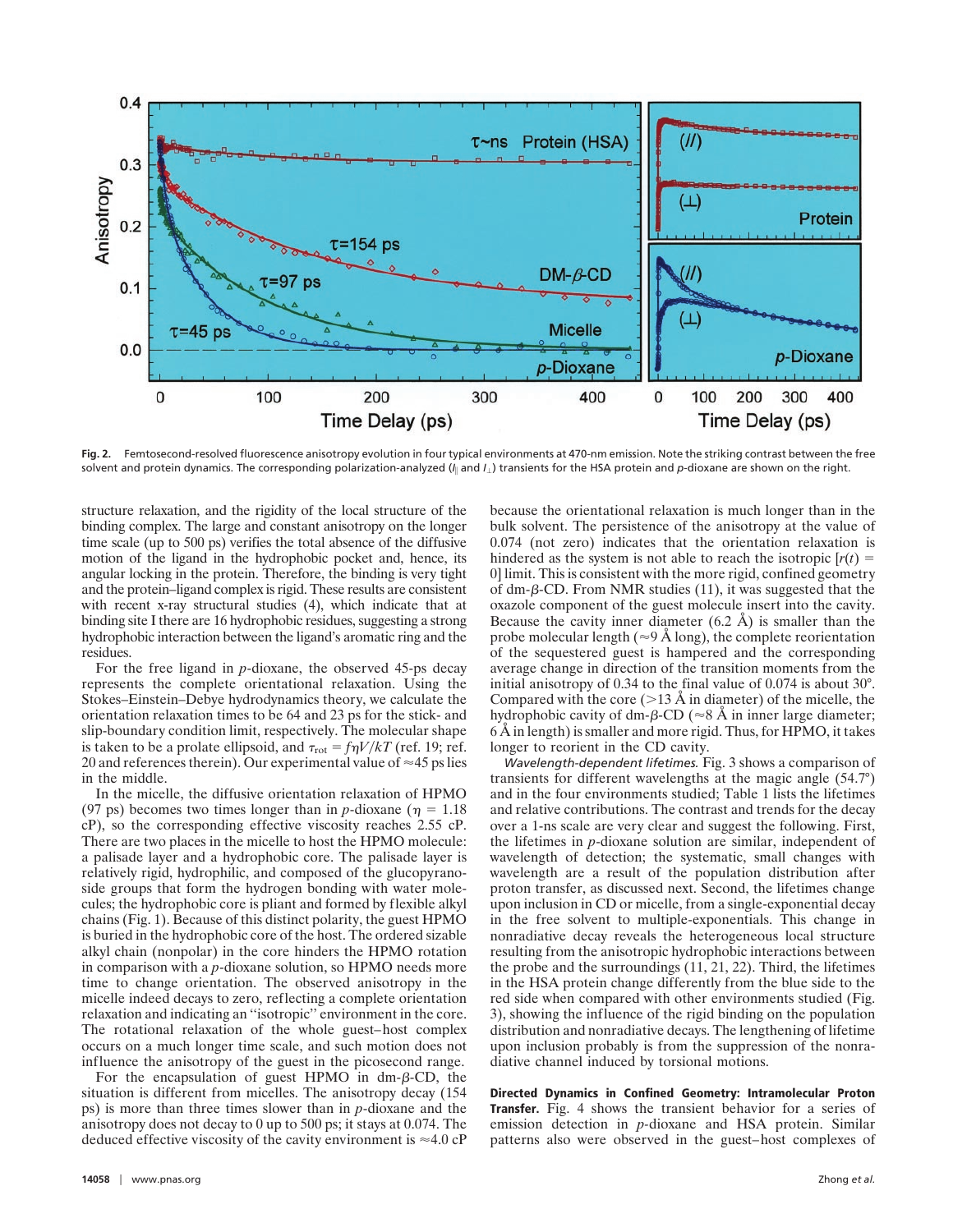

**Fig. 3.** The wavelength-dependent (normalized) transients at long times for the four environments studied. Note the change upon complexation and in the protein; see text.

cyclodextrin and micelle. Two groups of time-resolved fluorescence emission, which overlap around 430 nm, were observed. For the emission at wavelengths less than 430 nm, the transients have two initial decay components, for example,  $\approx 300$  fs and 3.1 ps at 420 nm in *p*-dioxane. These two time constants become

## **Table 1. Lifetimes (ns) and relative contributions**

|     | $\lambda$ (nm) Dioxane | $dm - \beta$ -CD | Micelle*                                                   | Protein             |
|-----|------------------------|------------------|------------------------------------------------------------|---------------------|
| 420 |                        |                  | 0.61 (0.88); 3.92 0.31 (rise); 2.47                        | $0.10(0.33)$ ; 6.20 |
| 430 | 0.52                   |                  | 0.58 (0.80); 2.73  0.25 (rise); 1.81  0.13 (0.25); 2.24    |                     |
| 470 | 0.48                   |                  | 0.36 (0.56); 1.38 0.27 (0.08); 1.72 0.17 (0.12); 2.67      |                     |
| 510 | 0.47                   |                  | 0.19 (0.35); 0.93 0.21 (0.24); 1.39 0.09 (0.12); $\sim$ 10 |                     |
| 580 | 0.45                   |                  | 0.17 (0.35); 0.83  0.11 (0.28); 1.21  0.11 (0.28); 1.89    |                     |

The relative contributions are listed in parentheses.

**\***The rise is probably from a relaxation process because of a unique weak coupling between HPMO and the alkyl chain of the hydrophobic core.

much different in the protein and increase to  $\approx$  1.1 ps and 20 ps, respectively. However, nearly no changes were observed for the guest–host complexes of CD and micelle. The fluorescence intensity of this group of emission  $(\leq 430 \text{ nm})$  is very weak, and the emission at 420 nm is about 15% of the one at 470 nm. For the emission at longer than 430 nm, we also observed two short-time components: one that appears within  $\approx$  100–250 fs for all wavelengths and the other component (20–30%) that rises at the blue side and decays at the red side. The time constants change systematically, for example, from a decay of 6.3 ps at 580 nm to a rise of 6.5 ps at 470 nm in *p*-dioxane. No major change of time constants was observed for all complexes, including that with the protein.

The two groups of emission are from two types of trajectories. A schematic potential energy contour is shown in Fig. 5*a*. In the ground state, the stable structure is planar in the enol form. The other isomers, such as the keto tautomer and the enol rotamers, lie at higher energy. After the initial  $\frac{1}{2}\pi\pi^*$  excitation, the excited-state enol form suffers some loss of aromaticity in the six-member ring and the charge rapidly redistributes, which results in a steep potential surface and constitutes the driving force for the femtosecond proton transfer from N<sup>o</sup>H—O to N—H<sup>oo</sup> (14). Note that the charge redistribution barely changes the direction of transition



**Fig. 4.** The normalized fluorescence transients for a systematic series of wavelength detections. Similar patterns were observed for dm-b-CD and for the micelle. The actual intensities at 420 and 580 nm are about ≈15% and ≈30% of that at 470 nm, respectively. Note the difference in time decays for *p*-dioxane and the protein at the short wavelengths shown (415–430 nm) and the similarity for both at longer wavelengths (470–580 nm); see text.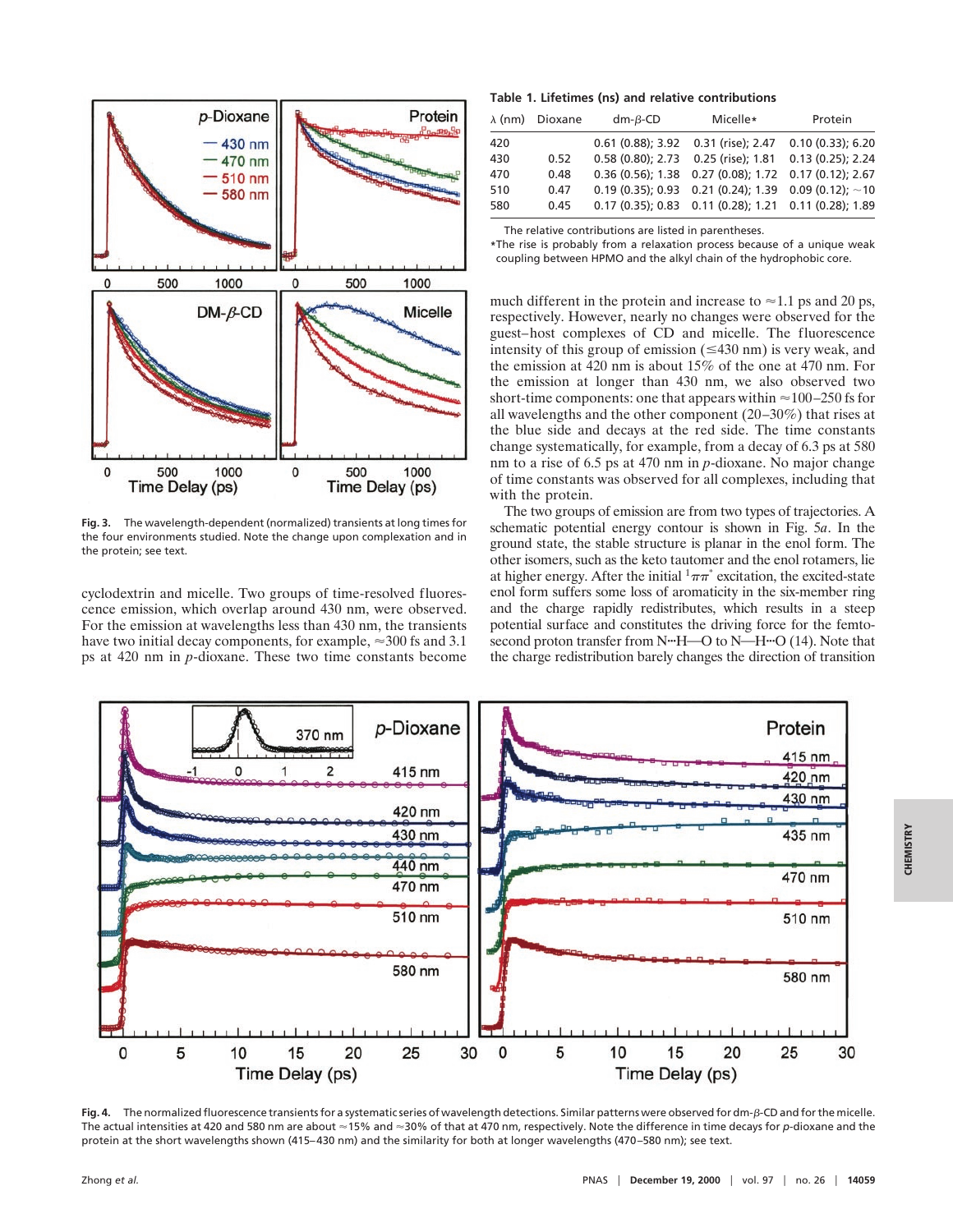

**Fig. 5.** (*a*) The potential energy contour map for two of the nuclear coordinates involved: a schematic for two trajectories of the direct proton-transfer (I) and the one involving twisting (II). The initial wave packet (structure **1**) bifurcates and evolves as shown. The dominant channel mainly involves the proton transfer coordinate (N<sup>--+</sup>H--O) to form the keto form (structure 2). The minor channel initially follows the proton motion and finally proceeds along the twisting motion of the two heterocyclic rings reaching the keto rotamer minimum (structure **3**). The corresponding molecular structures also are shown. (*b*) Potential energy curves along the reaction coordinate for the two trajectories with the observed emission indicated schematically. The black dashed line represents the potential energy in the protein environment, and the barrier is increased because of the rigid protein–ligand binding structure. Note that rotamers of nonplanar enol ground state (near structure **1**) in this picture can undergo proton transfer on the upper surface after an initial twist toward planarity.

moments because the observed initial anisotropy ( $\approx 0.34$ ) is close to an ideal parallel transition (0.4).

Because the minimum structure of the keto tautomer is also planar, the proton-transfer process mostly involves the stretch motion of the heavy atoms and is expected to be ultrafast. Experimentally, we observed a rising component (100–250 fs) for all transients recorded at longer than 430 nm. This observation indicates that vibrational energy redistribution also occurs simultaneously on a similar time scale. This prompt dynamic process evolves along the proton coordinate and is described as trajectory I in Fig. 5*a*. Clearly, the initial wave packet moves quickly along the repulsive potential toward the keto form (Fig. 5*b*), and the emission during the transformation is mainly around 360 nm (Fig. 6). We do observe a weak decay signal in that region with a time constant of  $\approx$  100 fs or less (Figs. 4 and 6). The time scale is similar to those found in other systems in the gas phase (14) or in solution (23–25). A barrierless mechanism  $(14)$  was proposed and supported by theoretical calculations (26, 27).

Besides the dominant, direct proton-transfer process (trajectory I), the launched wave packet can bifurcate (ref. 28 and references therein) and some family of trajectories evolve along a different route to a keto rotamer minimum, which lies in the same energy range, trajectory II in Fig. 5*a*. Such a trajectory involves two types of motions: one that is the proton motion at earlier times and the other that is the twisting motion of the two heterocyclic moieties at a later time. Because the potential energy in the rotamer ground state is higher than in the corresponding enol form, the rotamer emission during the twisting shifts to the long wavelength at around 410 nm (Fig. 6). This process involves a twisting motion of two rings and must slow down in the rigid protein–ligand complex. Along this twisting reaction coordinate, the tautomerization usually involves an energy barrier, as predicted by theoretical calculations (27).

In the rigid protein–ligand complex, this barrier increases and the reaction time lengthens significantly. Experimentally, we observed a fast decay component of 200 fs in *p*-dioxane but 640



**Fig. 6.** A dissection of the fluorescence emission corresponding to the different dynamical regions described in Fig. 5. The corresponding transients are shown on the top. The arrow marks the excitation at 325 nm.